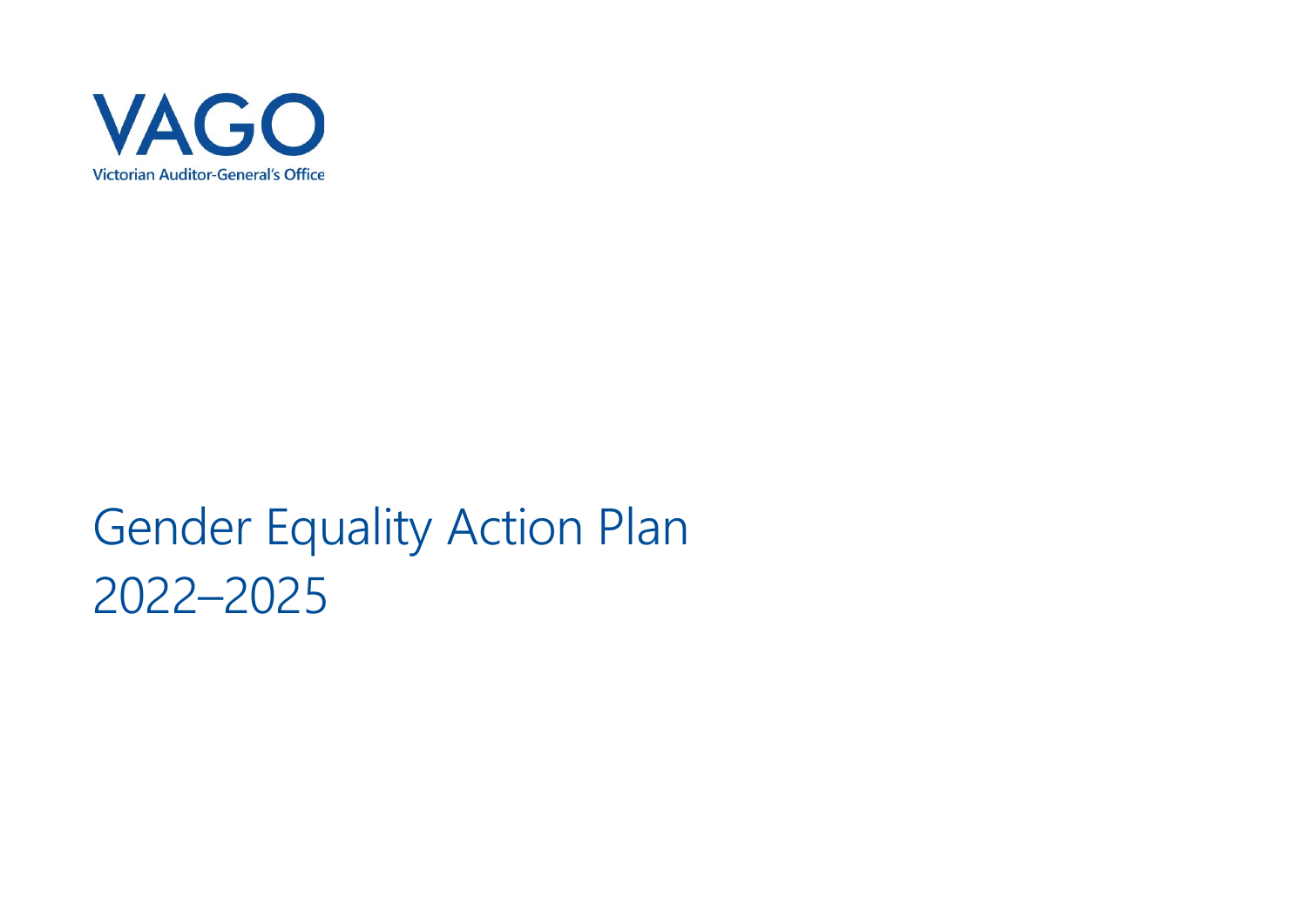## Auditor-General's foreword

I'm proud to launch the VAGO *Gender Equality Action Plan 2022–2025*.

We will achieve workplace gender equality when all of VAGO's employees are able to access and enjoy equal rewards, resources and opportunities regardless of their gender or background. My vision is for VAGO to be a gender-equitable workplace that sees gender equality principles and intersectionality fully embedded in our culture and business practices by 2025. This Gender Equality Action Plan outlines a range of objectives and targeted strategies that we will implement to achieve this.

In 2019, I released VAGO's first *Diversity and Inclusion Plan 2019–2022* that outlined a three-year approach to mature our organisational capability on diversity and inclusion by raising awareness, providing education, engaging with external partners and introducing new practices. While we have made positive progress over the last three years, we must continue to integrate intersectionality and gender equality into our business practices, systems and behaviours, which are underpinned by our organisation values of respect, collaboration, innovation and accountability.

Our strategic management group (SMG) are dedicated to building and fostering a diverse workforce and achieving gender equality, which we will outline in our *Strategic Plan 2022–2025*, by actively sponsoring our People Matter Action Plan and our broader *Diversity, Inclusion and Belonging Plan 2022–2025*. Personally, I am committed to embedding this plan and devoting the necessary resources to implement, monitor, evaluate and report on it.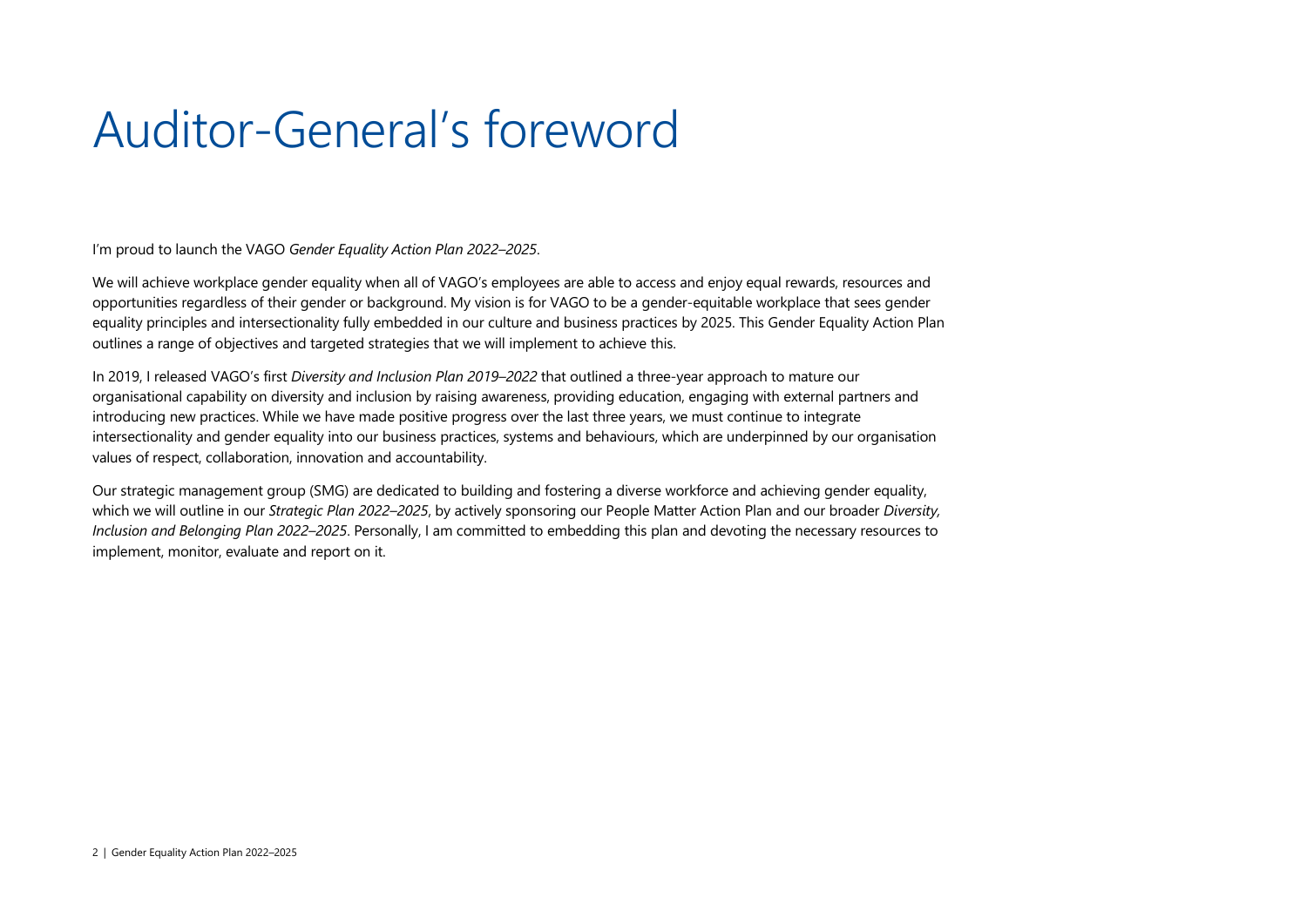# Gender equality principles and indicators

The following gender equality principles in the *[Victorian Gender Equality Act 2020](https://content.legislation.vic.gov.au/sites/default/files/2020-02/20-005aa%20authorised.pdf)* (part one (section 6)) guided how we developed this plan:

- All Victorians should live in a safe and equal society, have access to equal power, resources and opportunities and be treated with dignity, respect and fairness.
- Gender equality benefits all Victorians regardless of gender.
- Gender equality is a human right and precondition to social justice.
- Gender equality brings significant economic, social and health benefits for Victoria.
- Gender equality is a precondition for the prevention of family violence and other forms of violence against women and girls.
- Advancing gender equality is a shared responsibility across the Victorian community.
- All human beings, regardless of gender, should be free to develop their personal abilities, pursue their professional careers and make choices about their lives without being limited by gender stereotypes, gender roles or prejudices.
- Gender inequality may be compounded by other forms of disadvantage or discrimination that a person may experience on the basis of Aboriginality, age, disability, ethnicity, gender identity, race, religion, sexual orientation and other attributes.
- Women have historically experienced discrimination and disadvantage on the basis of sex and gender.
- Special measures may be necessary to achieve gender equality.

Based on these principles, the workplace gender equality indicators that we used to measure gender equality at VAGO are:

- 1. gender composition at all levels of the workforce
- 2. gender composition of governing bodies (although not relevant and not included in our Gender Equality Action Plan)
- 3. gender pay gap
- 4. workplace sexual harassment
- 5. recruitment and promotion practices
- 3 | Gender Equality Action Plan 2022–2025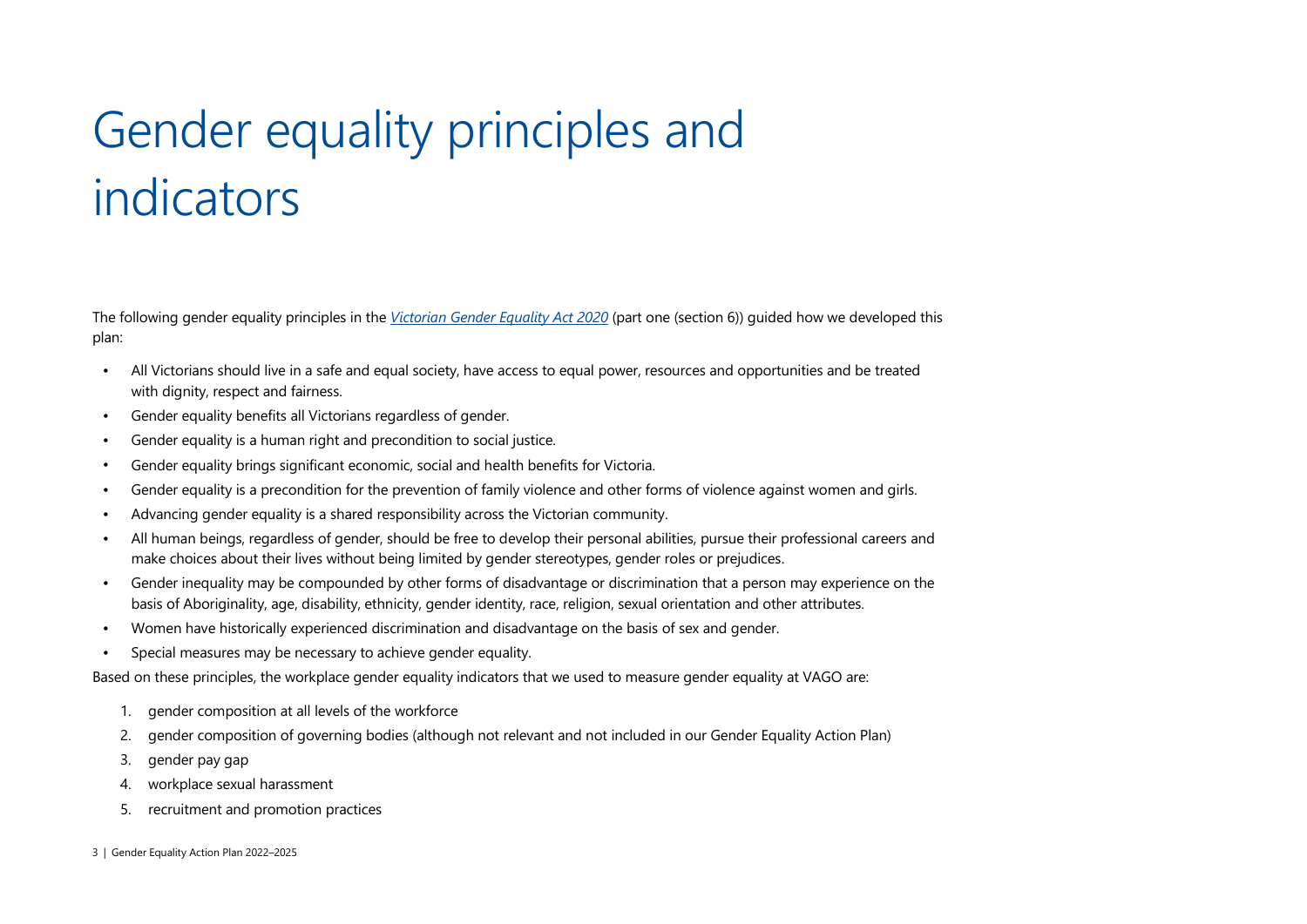- 6. leave and flexibility
- 7. gendered work segregation.

We will continue to use these indicators to measure progress against our Gender Equality Action Plan.

## **Gender equality methodology**

We developed our Gender Equality Action Plan after analysing our workforce data, including our:

- baseline audit data
- People Matter Survey data
- plans, strategies and policies
- employee feedback
- research in line with the workplace gender equality indicators.

We used the results of this analysis to inform our plan's objectives and actions in line with each indicator and guide how we consulted with staff across our workforce. We engaged employees to facilitate a transparent, open and contemporary process and to meet legislated requirements. We used a range of consultation and engagement methods, such as forming a gender equality working group, sending a survey to all staff and consulting with the Community and Public Sector Union.

#### **Monitoring and evaluation**

Our baseline audit data analysis identified opportunities for us to collect further data to analyse, including data for intersectional factors. We will continue to mature and evolve our data collection and recording methods when we implement this plan, which will allow us to provide more detailed responses to the Commission for Gender Equality in the Public Sector in future years.

Our plan outlines a range of objectives and actions, which will be publicly available from our website. We will use a range of measures and indicators to monitor our progress over both the medium and long term. We will continue to measure our progress, consult with employees on our progress and report to the commission every two years.

Our human resources (HR) team will measure and report our progress against the plan according to the principles of gender equality and intersectional characteristics, which are required under the *[Gender Equality Act 2020](https://content.legislation.vic.gov.au/sites/default/files/2020-02/20-005aa%20authorised.pdf)*.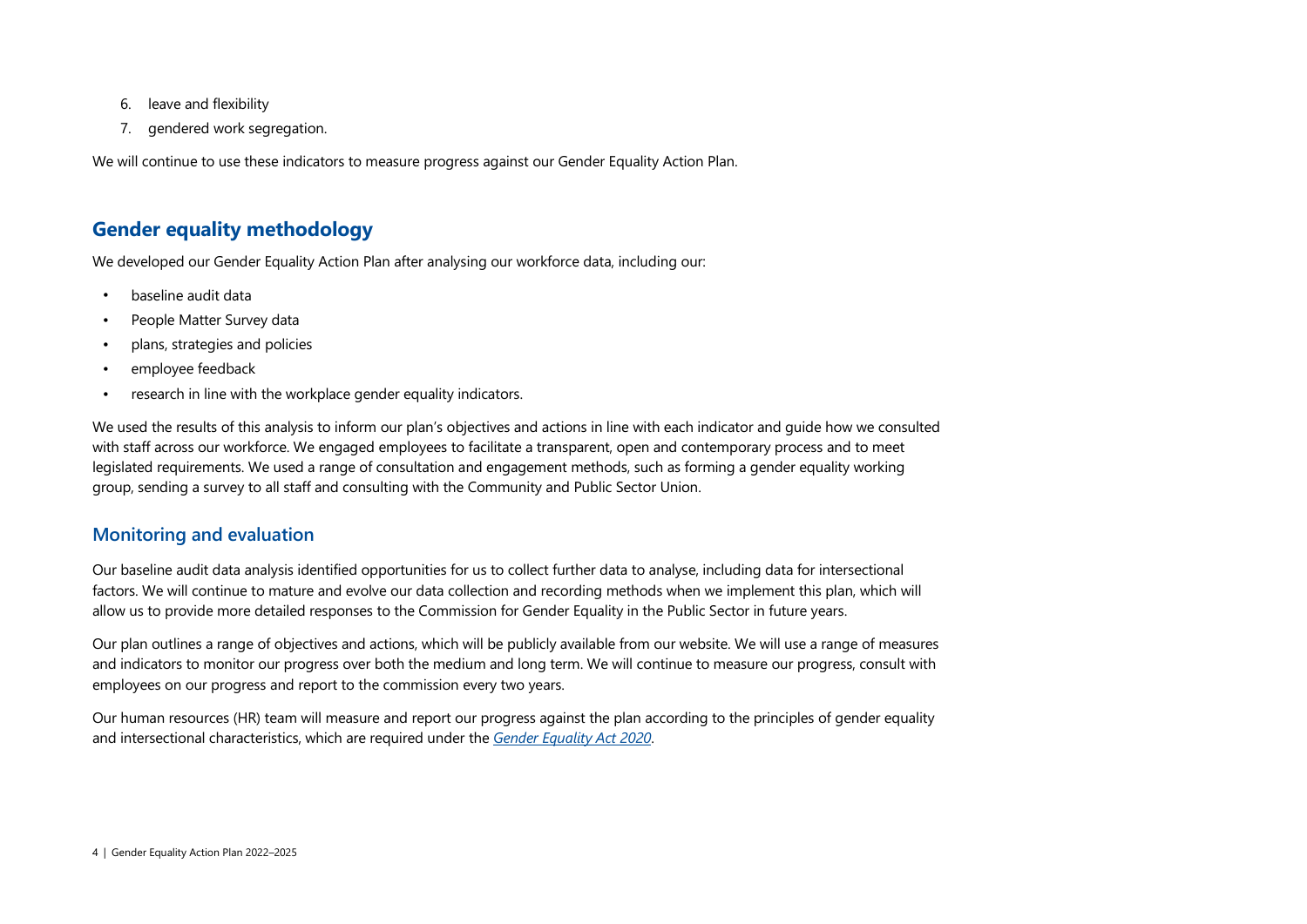# Indicator 1: gender composition at all levels of the workforce

## **VAGO audit findings**

At the time of our audit (30 June 2021), VAGO had 195 employees, made up of 110 women and 85 men. There were no employees who identified outside of these two binary genders.

When considering employment types, women were over-represented in part-time work (22 women compared to three men).

A closer look at the data identified that while women were significantly over-represented in our Performance Audit business unit (46 women compared to 10 men), our Financial Audit business unit had greater overall gender balance with 35 women and 44 men.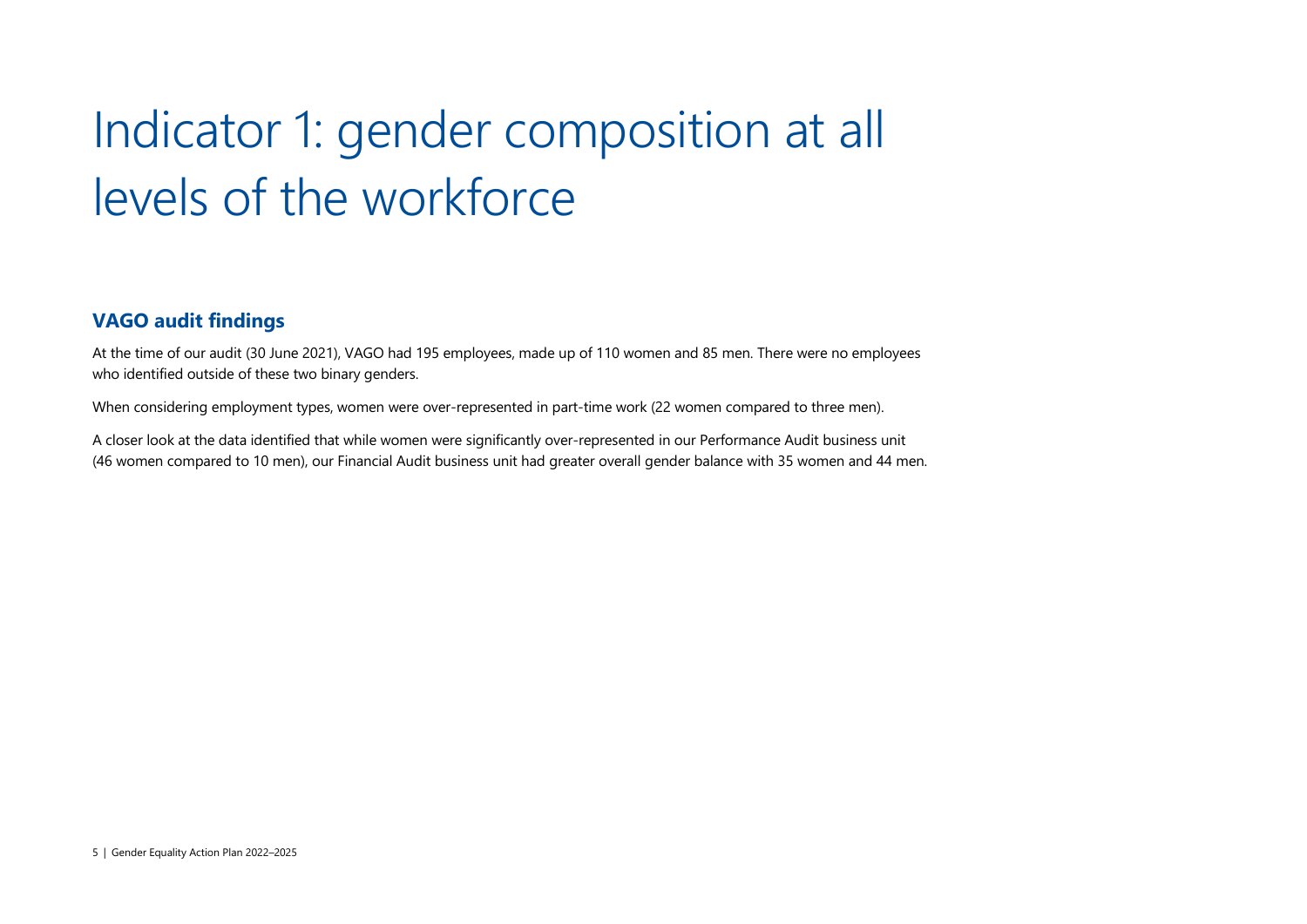

**Workforce composition Workforce composition by employment type**



#### **Gender by business unit**

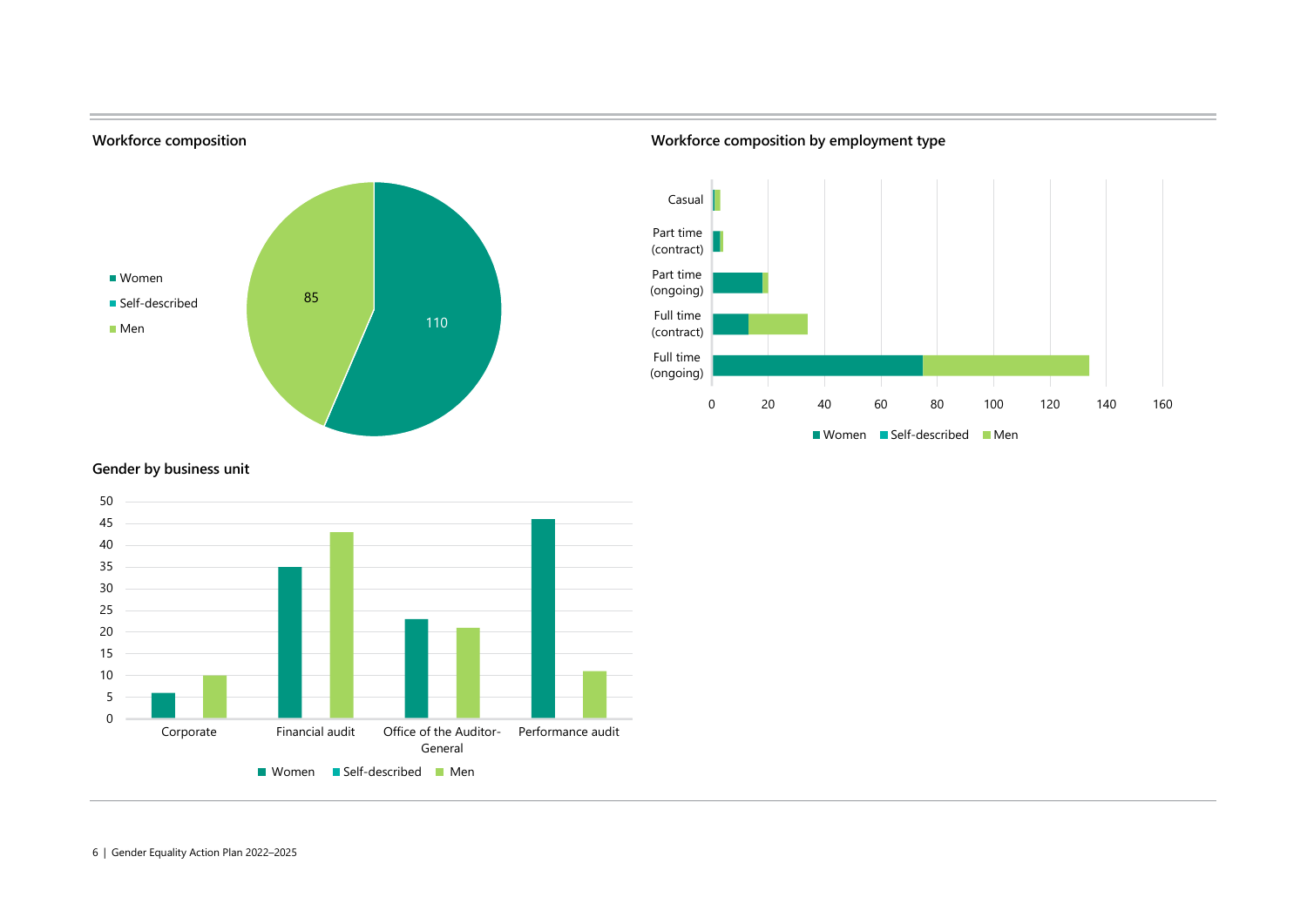## **Objective**

Implement gender equality policies and practices across all levels of our workforce

- We will continue to collect intersectionality data, including data on gender, Aboriginality, disability and country of birth.
- We will continue to engage with SAP to progress a SuccessFactors system change that allows employees to identify with alternative gender options, which is in line with contemporary practice.
- We will publish our workforce gender composition at each VPS level in our annual reports, which we will enhance by including analysis by business unit to better understand:
	- o gender inequality drivers
	- o where we need to propose strategies to address areas of improvement.
- In 2022, HR will encourage employees to adopt the inclusion of their preferred gender pronouns in their email signatures.
- In 2022, HR will update SuccessFactors to allow us to collect sexual orientation data, which will help us to better understand the diversity of our workforce.
- In 2023, HR will develop a leadership program that will better support potential future leaders to transition into more senior roles. This will consider our continuing need for gender-equitable representation at these levels. HR will promote participation in this program as an internal pathway for advancement and career progression and ensure that program participation complements our gender equality principles.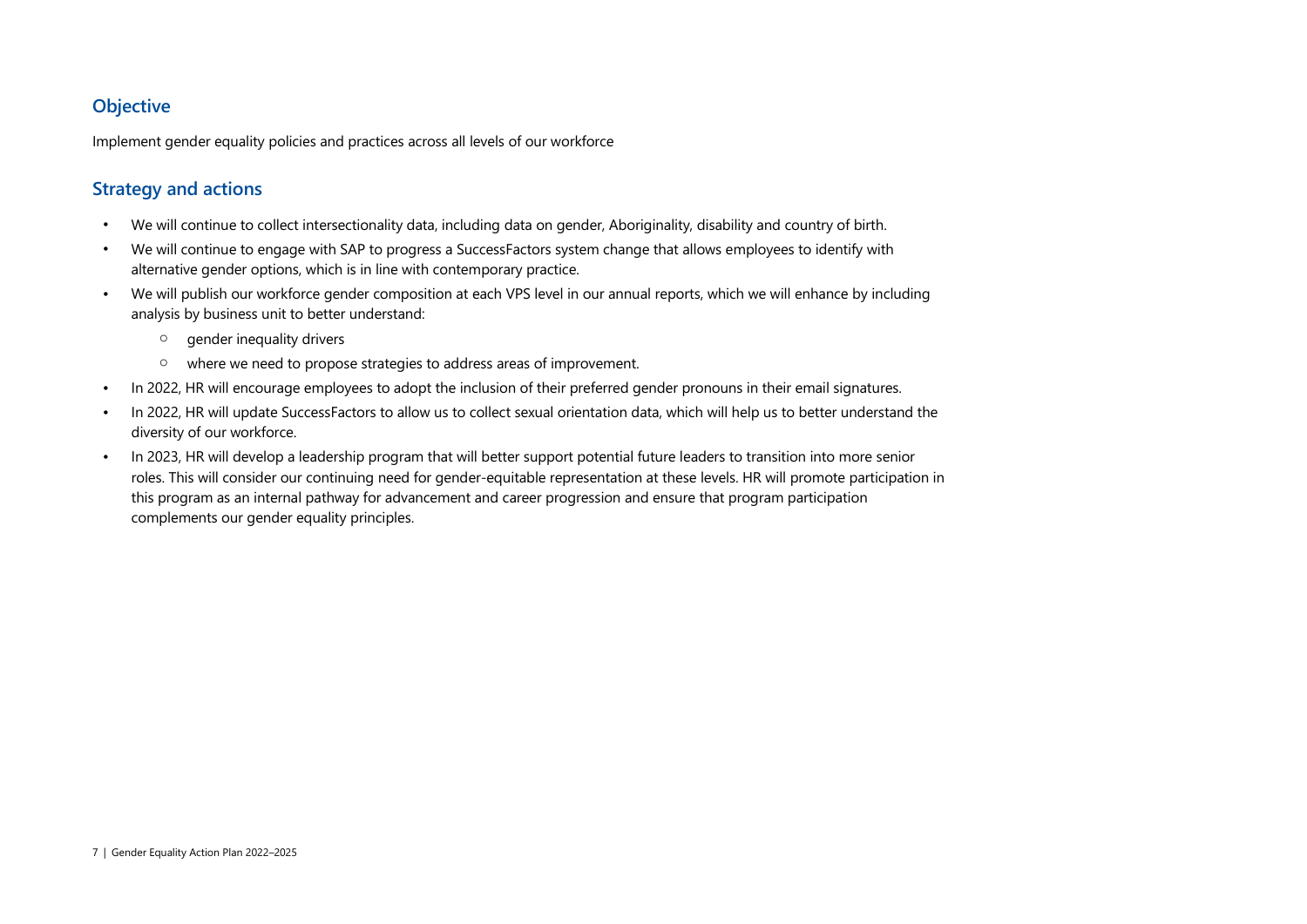# <span id="page-7-2"></span><span id="page-7-1"></span><span id="page-7-0"></span>Indicator 3: gender pay equity

## **VAGO audit findings**

The Commission for Gender Equality in the Public Sector requires public sector agencies to use a set template that considers our workforce in levels from the Auditor-General to report our data. For example, The Auditor-General is level 0, SMG are level 1, staff that report to SMG are level 2, staff that report to level 2 are level 3. To better understand our gender pay gap, we have done further analysis to determine the pay gap by VPS classification.

At 30 June 2019, our overall mean pay gap was 1.9 per cent in favour of women and at 30 June 2020, the gap was 2.7 per cent in favour of women<sup>[1](#page-7-0)</sup>. At 30 June [2](#page-7-1)021, our overall mean pay gap was 7.5 per cent<sup>2</sup> (3.6 per cent median) in favour of men. This suggests that minor changes in the composition of our small workforce can inflate our figures.

The data also indicates that the pay gap between genders is within the acceptable range of a 2 per cent deviation, except for at the VPS3.1 level, where women were paid on average 4 per cent less than men, and at the VPS5.1 level, where women were paid on average 3 per cent less than men.

The results show that while there is room for improvement, our gender pay gap is significantly lower than Australia's national gender pay gap of 14.2 per cent and Victoria's gap of 12.2 per cent<sup>[3](#page-7-2)</sup>.

We calculated our pay gap based on mean total remuneration, which is inclusive of salary, allowances, overtime and superannuation.

 $1$ Taken from our Annual Report 2018–19 and Annual Report 2019–20 (which was based on a different calculation method—base salary plus superannuation) and excluded inoperative employees and the Auditor-General.

<sup>&</sup>lt;sup>2</sup>Our *[Annual Report 2020–21](https://www.audit.vic.gov.au/report/annual-report-2020-21)*, which we published in July 2021, highlighted a mean pay gap of 4.5 per cent in favour of men for the same period, again based on a different calculation method (base salary plus superannuation), and excluded inoperative employees and the Auditor-General.

<sup>&</sup>lt;sup>3</sup>See th[e Workplace Gender Equality Agency's Australia gender pay gap statistics](https://www.wgea.gov.au/publications/australias-gender-pay-gap-statistics) for more information.

<sup>8 |</sup> Gender Equality Action Plan 2022–2025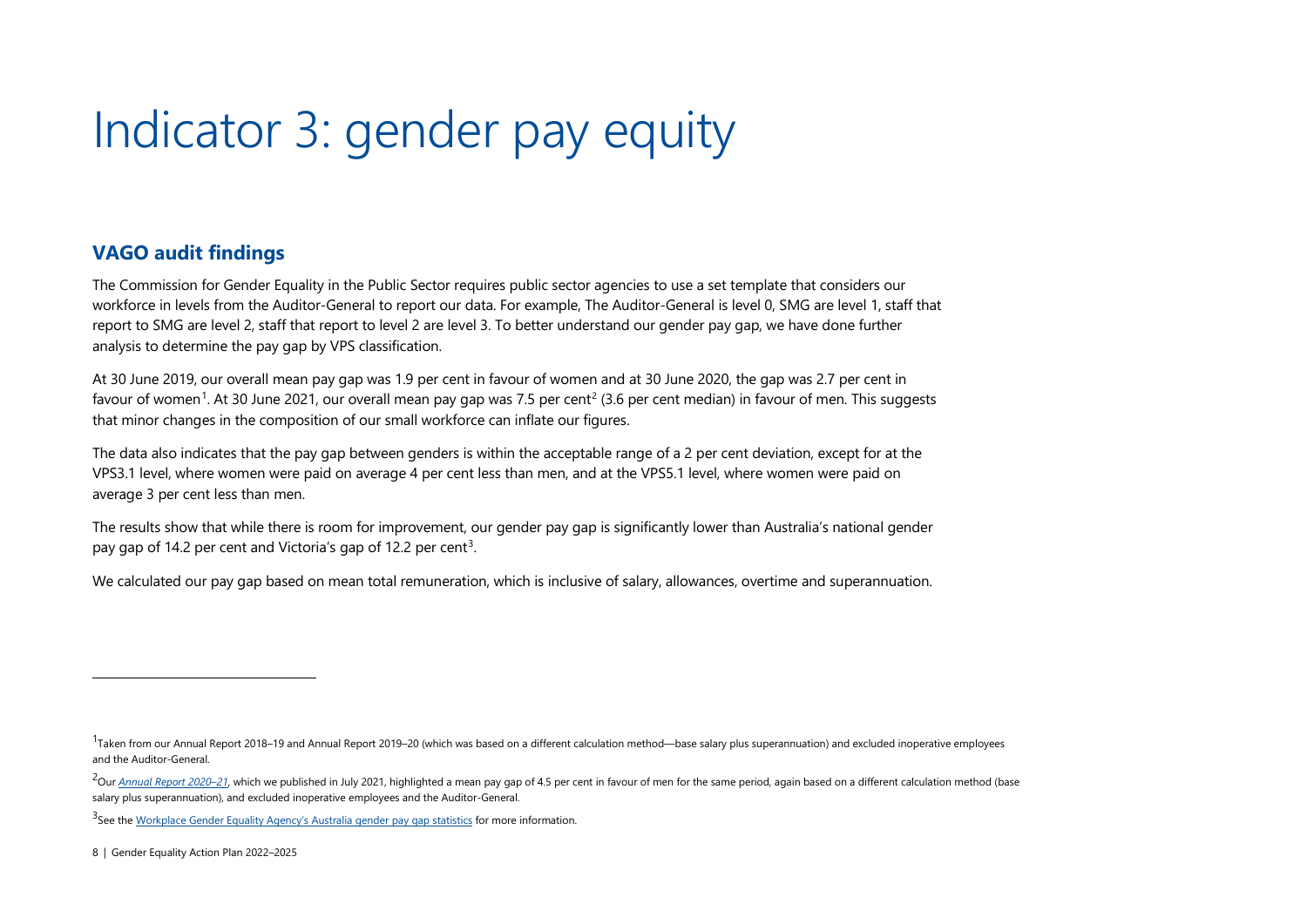#### **Average remuneration by VPS classification**



#### **Average percentage pay gap by VPS classification**

| <b>VPS</b> classification | Percentage gap |
|---------------------------|----------------|
| VPS <sub>2</sub>          | 1%             |
| <b>VPS3.1</b>             | 4%             |
| <b>VPS3.2</b>             | 1%             |
| VPS4                      | 0%             |
| <b>VPS5.1</b>             | 3%             |
| <b>VPS5.2</b>             | 1%             |
| <b>VPS6.1</b>             | 2%             |
| <b>VPS6.2</b>             | 0%             |
| STS/SES1                  | 2%             |

9 | Gender Equality Action Plan 2022–2025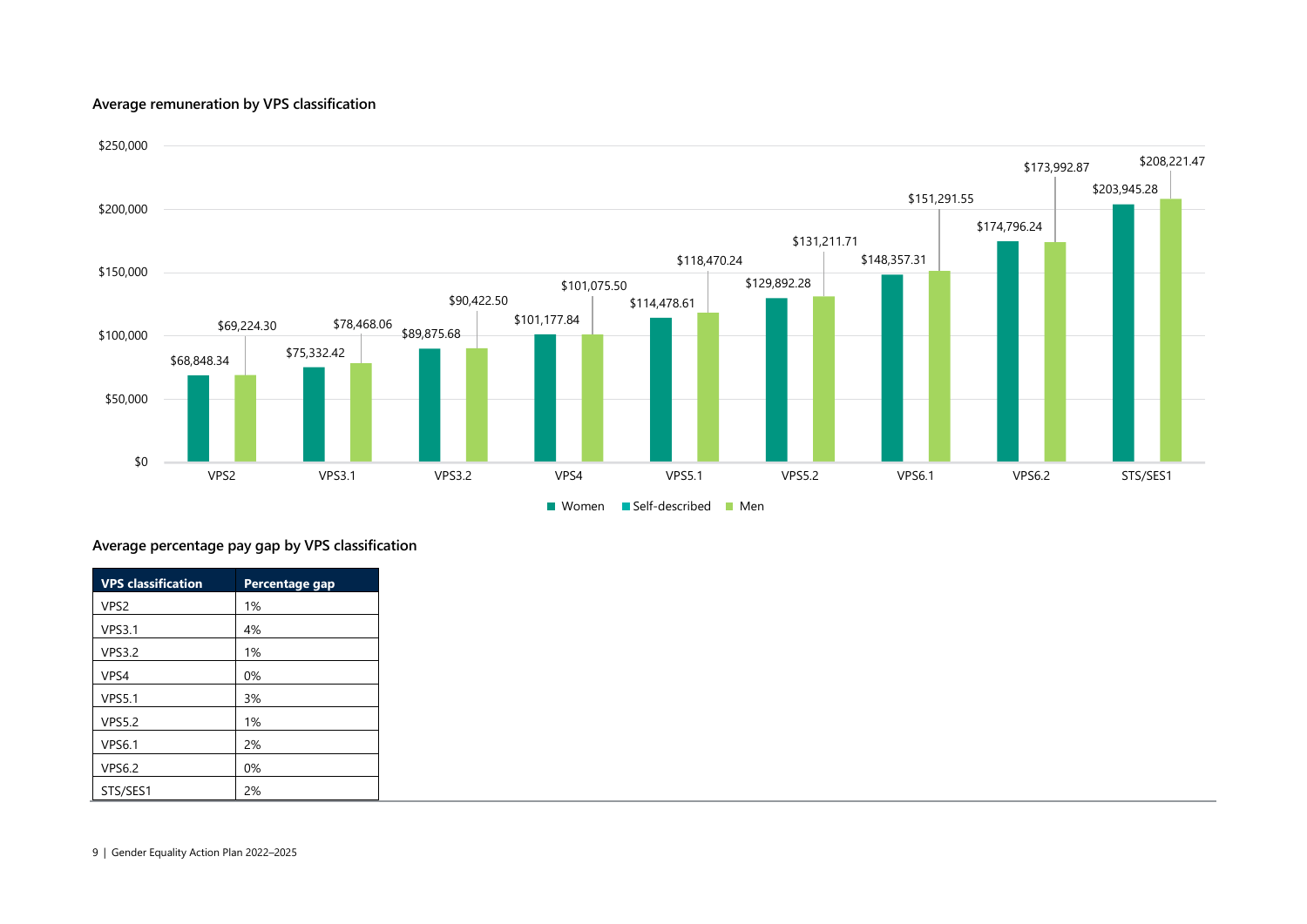## **Objective**

Understand and address the gender pay gap.

- In 2022, HR will analyse the previous three years of pay gap data to provide us with a more longitudinal perspective at a more granular level than the current mean gender pay gaps detailed in our annual reports.
- In 2022, HR will enhance our annual report by including gender pay gap data by business unit, to better understand drivers of gender pay inequality and, where needed, propose strategies to address areas of improvement.
- HR will continue to annually monitor VAGO's gender pay gap as reported in our annual report, to understand drivers of gender pay inequity.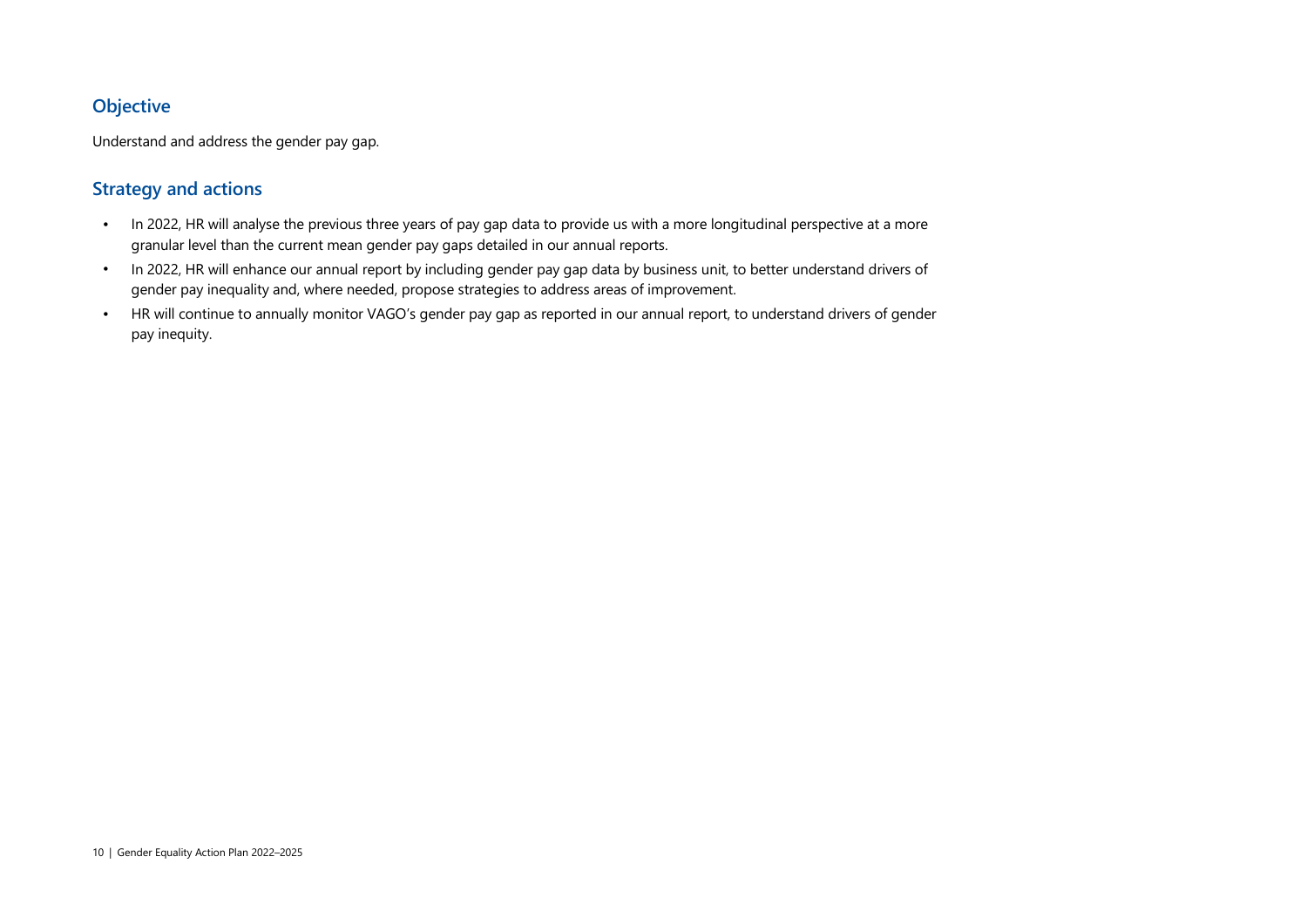# Indicator 4: sexual harassment in the workplace

## **VAGO audit findings**

There were no complaints of sexual harassment during the reporting period (1 July 2020 to 30 June 2021).

#### **Objective**

Maintain a workplace that is free from sexual harassment, bullying and discrimination.

- We will continue to reinforce professional workplace behaviours, expectations and standards through our mandatory 'appropriate behaviour' training for all new employees and our annual mandatory appropriate behaviour e-learning module for all employees.
- We will continue to update our policies, procedures and approach in line with best practice, as we did with all of the recommendations made through our performance audit *[Sexual Harassment in the Victorian Public Service](https://www.audit.vic.gov.au/report/sexual-harassment-victorian-public-service?section=)*. Following, this audit, we developed our policy on prevention of sexual harassment in the workplace, which clearly outlines how to report sexual harassment, the support available and how HR will respond to allegations.
- Throughout this GEAP, HR will communicate every six months to remind staff about the importance of being vigilant in fostering a workplace culture that rejects sexual harassment and supports people who wish to disclose and report sexual harassment.
- We will continue to proactively monitor our progress on eliminating sexual harassment in the workplace through our employee relations work and the annual People Matter Survey results and take affirmative action as required.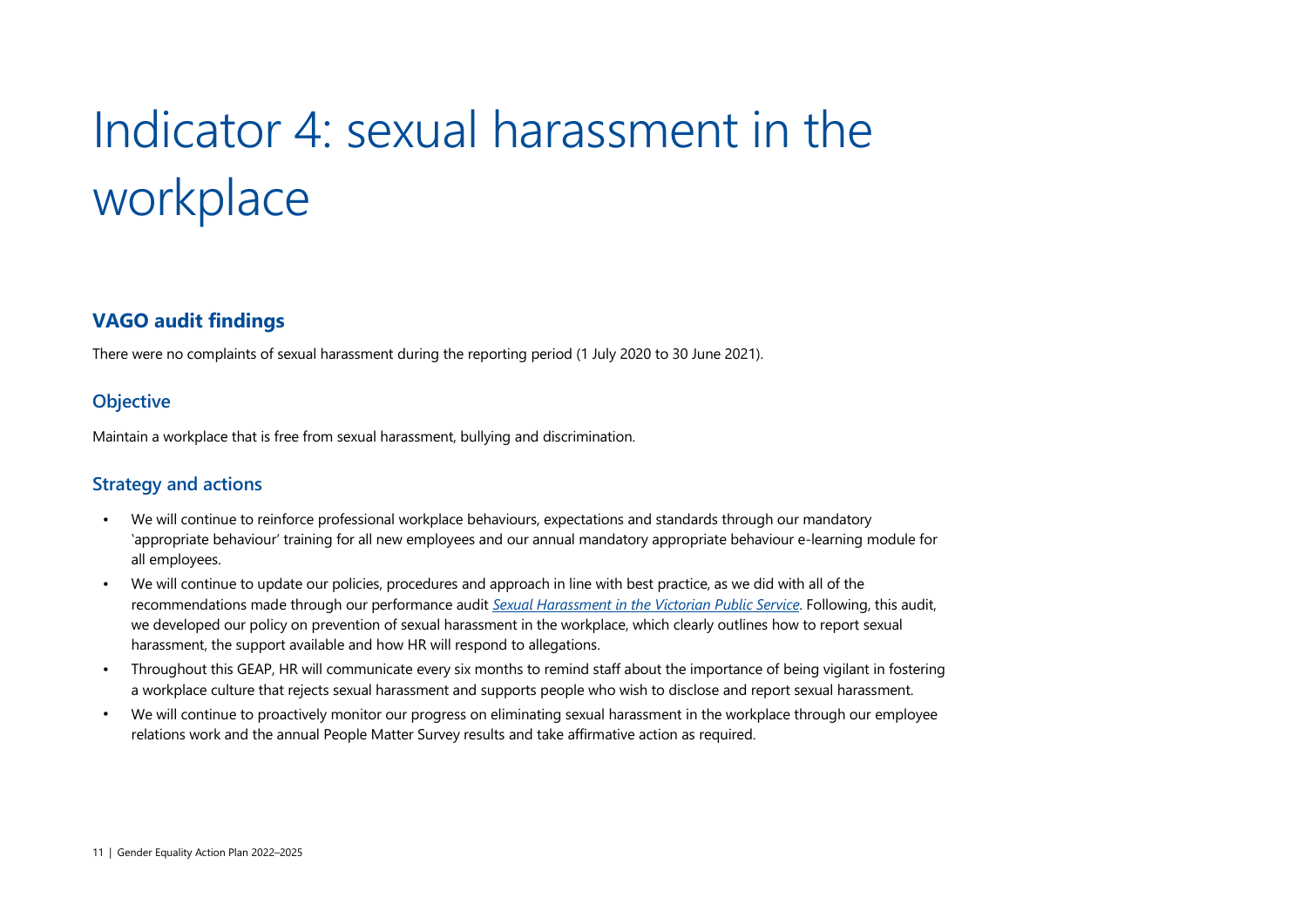# Indicator 5: recruitment and promotion practices

## **VAGO audit findings**

Our audit revealed that 20 of the 35 employees recruited in the reporting period (1 July 2020 to 30 June 2021) were women and 13 of the 14 internal promotions were women. Thirty-eight employees left VAGO, including 18 women and 20 men.

Our analysis also indicated that in the 2020–21 financial year, we only ran bulk recruitment rounds in Performance Audit, which we know has a higher representation of women than men.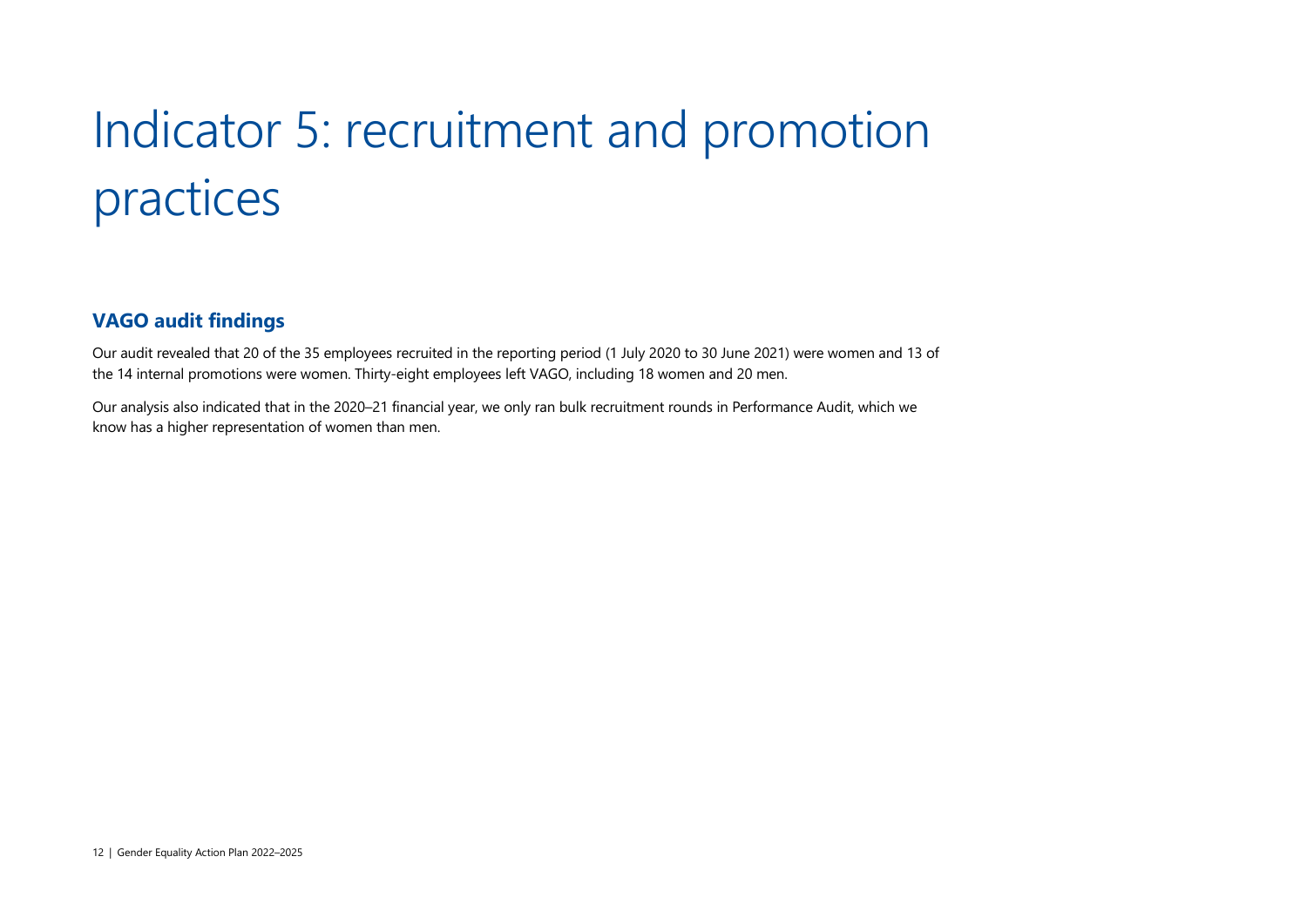

**Recruitment & promotion by gender and unit**

Note: New starters refers to employees who commenced during the period, internal secondments refers to employees who moved laterally (at level) during the period, permanent promotions refers to employees who were promoted during the period, higher duties refers to employees who were awarded temporary higher duties during the period and departures refers to employees who left during the period.

#### **Objective**

Engage processes that promote gender equality.

### **Strategy and actions**

• We will continue to make sure that all of our recruitment panels are gender diverse, which our recruitment and selection policy requires.

13 | Gender Equality Action Plan 2022-2025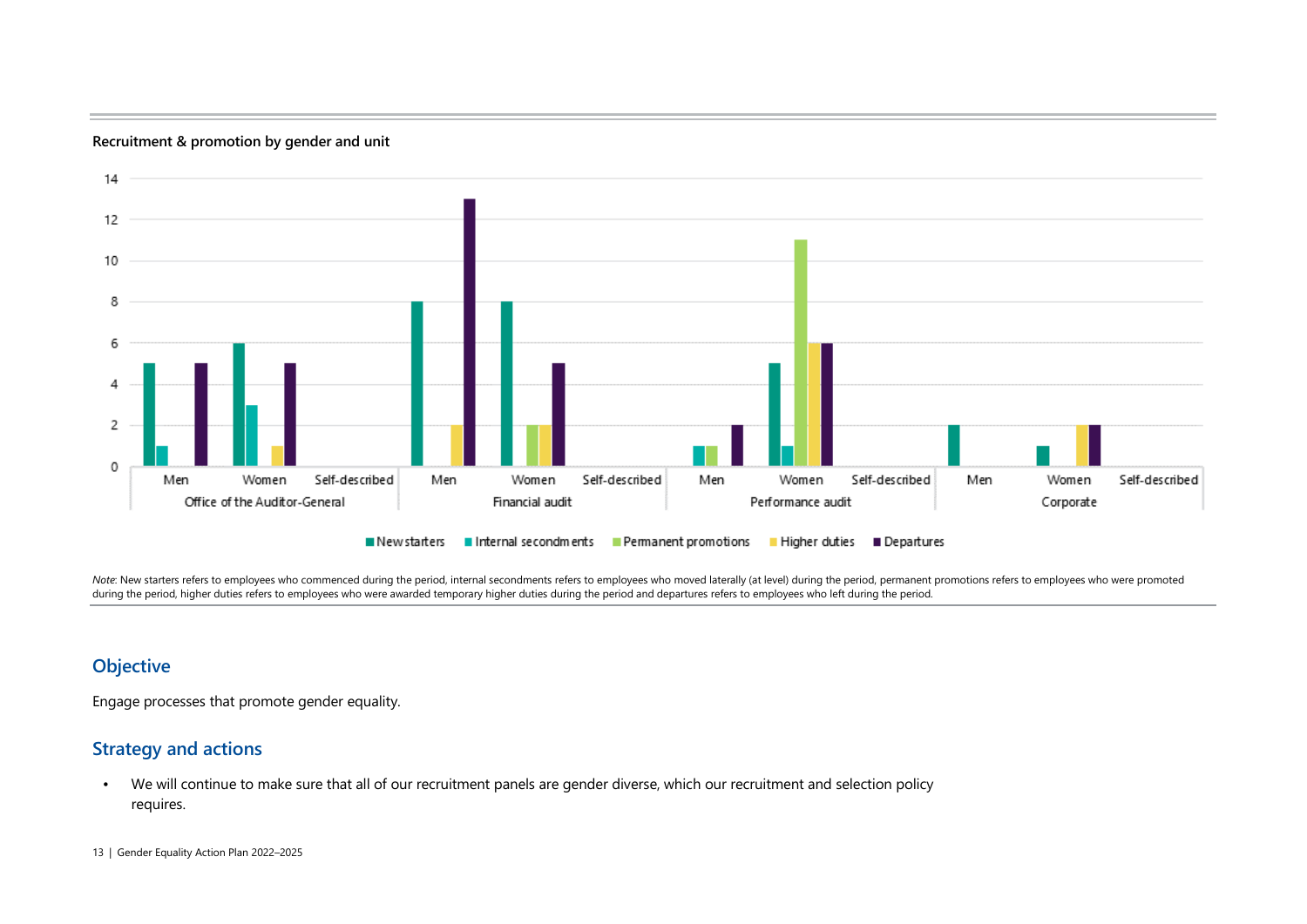- We will continue to review the gender representation at each stage of our graduate recruitment process and use this data to inform our approaches to graduate attraction and recruitment in following years.
- We will continue to use our existing diversity statements in all of our recruitment adverts and enhance them as required.
- HR will add gendered recruitment statistics to our annual reports, such as the number of applications received, interviews held and appointments made to investigate and address any significant inequities in the following year.
- In 2022, HR will review all existing job profiles that automatically populate job advertisements using SuccessFactors' in-built gender neutrality software to use gender neutral contemporary language.
- In 2022, HR will develop an employee value proposition that considers our workforce composition and gender equality initiatives in support of our commitment to gender equal recruitment and promotion that is intersectional.
- In 2022, HR will develop mandatory training for all panel interviewers to upskill on contemporary methodologies with a deliberate focus on gender and diversity barriers and opportunities.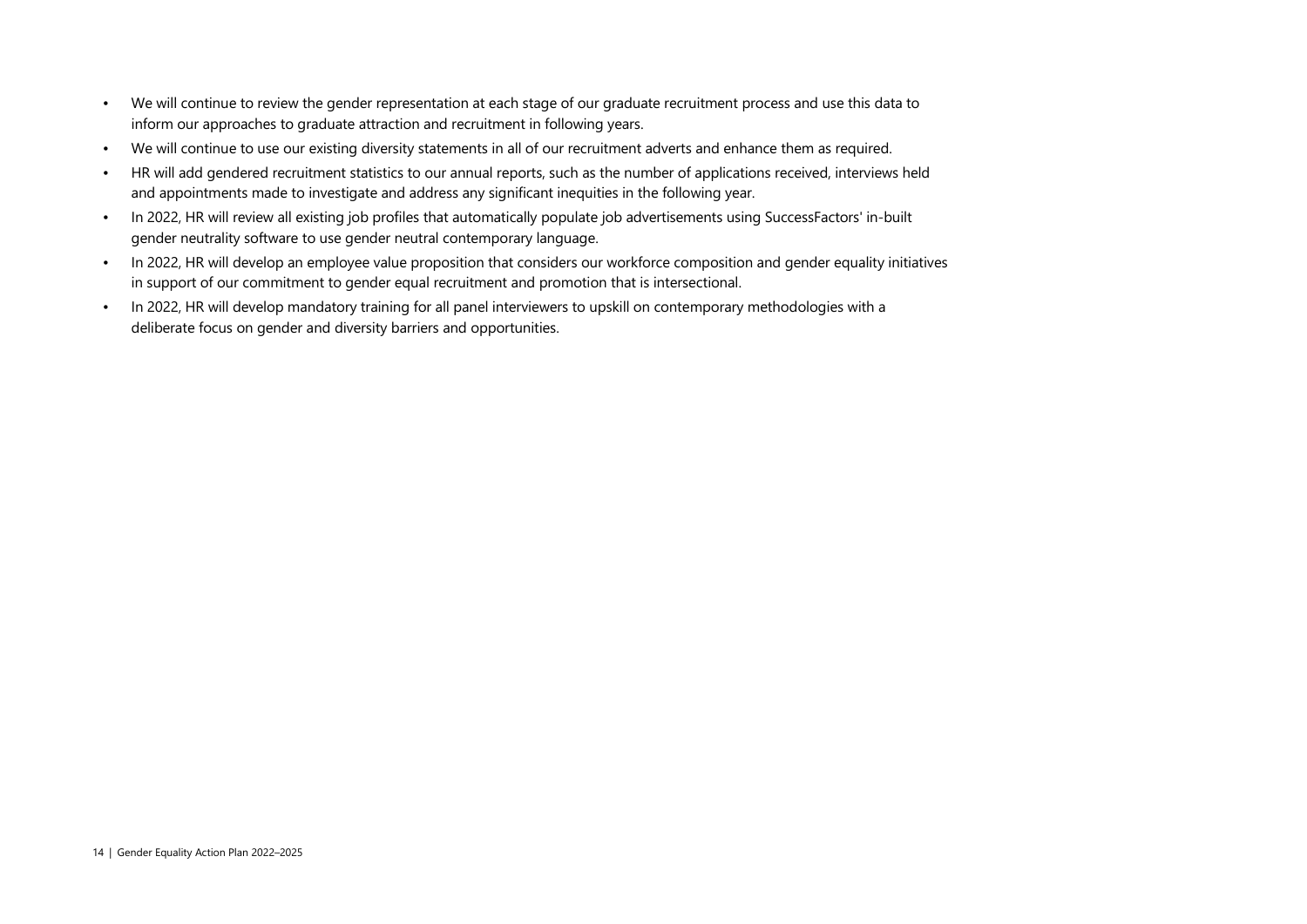## Indicator 6: leave and flexibility

## **VAGO audit findings**

During the reporting period (1 July 2020 to 30 June 2021), only 29 employees (out of our 195 employees) had formal flexible work (such as part time or compressed hours) arrangements in place, which women were significantly over-represented in (24 women and five men).

However, our employees have access to significant informal flexible working options as a cultural norm, which is unrepresented in this data. For example, working from home as a standard practice, flexitime accrual and flexible start and finish times.

During the reporting period, 11 women and three men took parental leave. No employees took family violence leave.

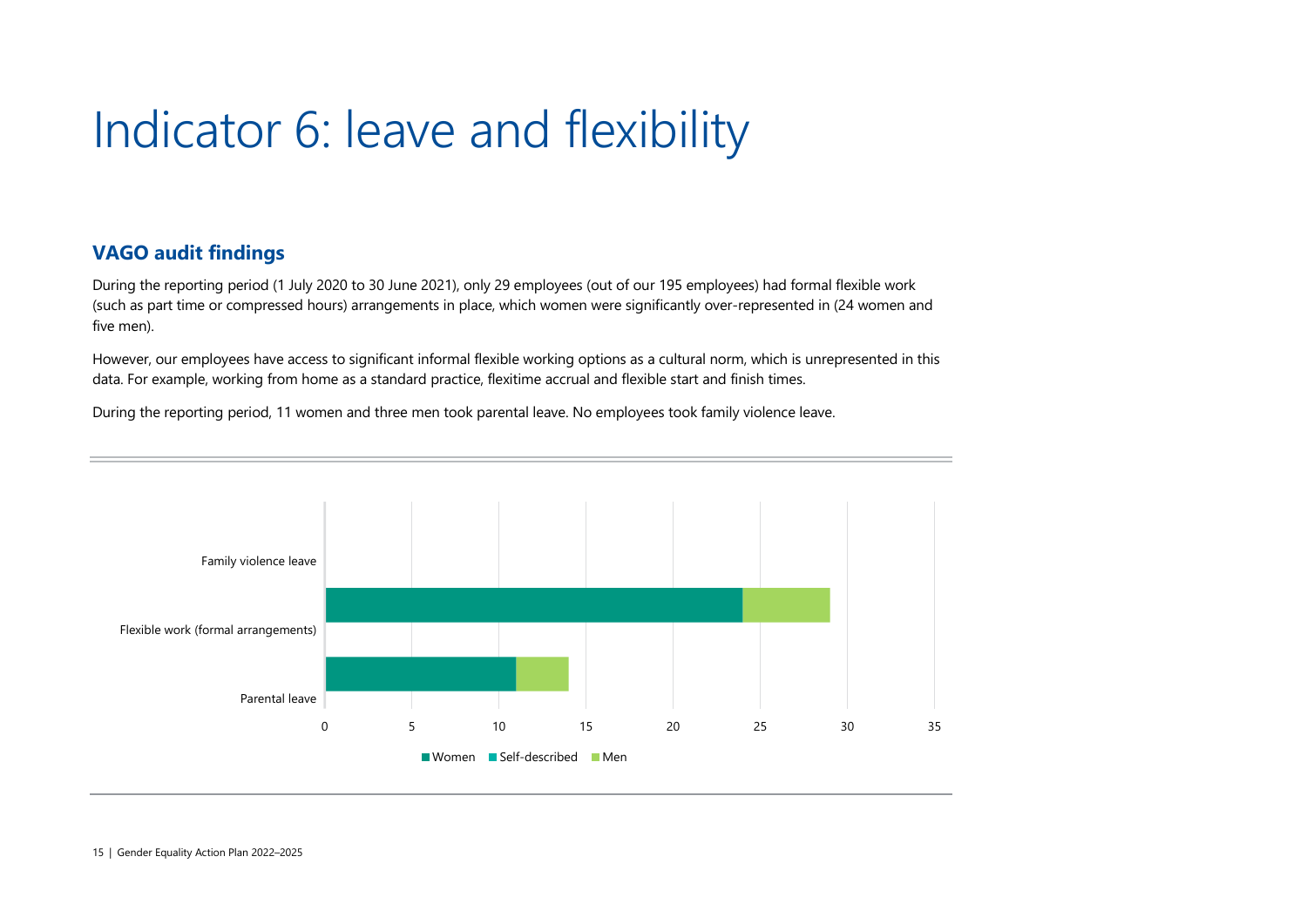## **Objective**

Increase the support of flexible work arrangements.

- We will continue to provide development opportunities through flexible means to give all staff an equal opportunity to participate.
- We will continue to be innovative through our commitment to our better normal principles by offering every employee exceptionally flexible work-life balance options. We will continue to provide best practice equipment and set-ups in employees' homes. We will monitor the impact of these changes on our employees through our better normal review processes.
- We will continue to work with employees to support them through perimenopause or menopause, such as by using the provisions within ou[r better normal principles](https://auditvic.sharepoint.com/sites/VAGO/Shared%20Documents/General/Corporate%20documents/Key%20Documents/Better%20Normal%20Principles.pdf?web=1) or broader flexible work policies to adapt their work schedule or role.
- In 2022, HR will roll out our 'how to work remotely' and 'how to manage remotely' training as an already agreed action for our better normal principles project and People Matter Action Plan.
- In 2022, HR will undertake our 'people manager principles' project. In the gender space, this will include topics such as:
- encouraging flexible working arrangements for all employees (not just employees who have parenting or care responsibilities)
- career support
- keeping in touch with employees who are on long-term leave to ensure that managers are equipped to support them to better understand career opportunities and access flexible work arrangements.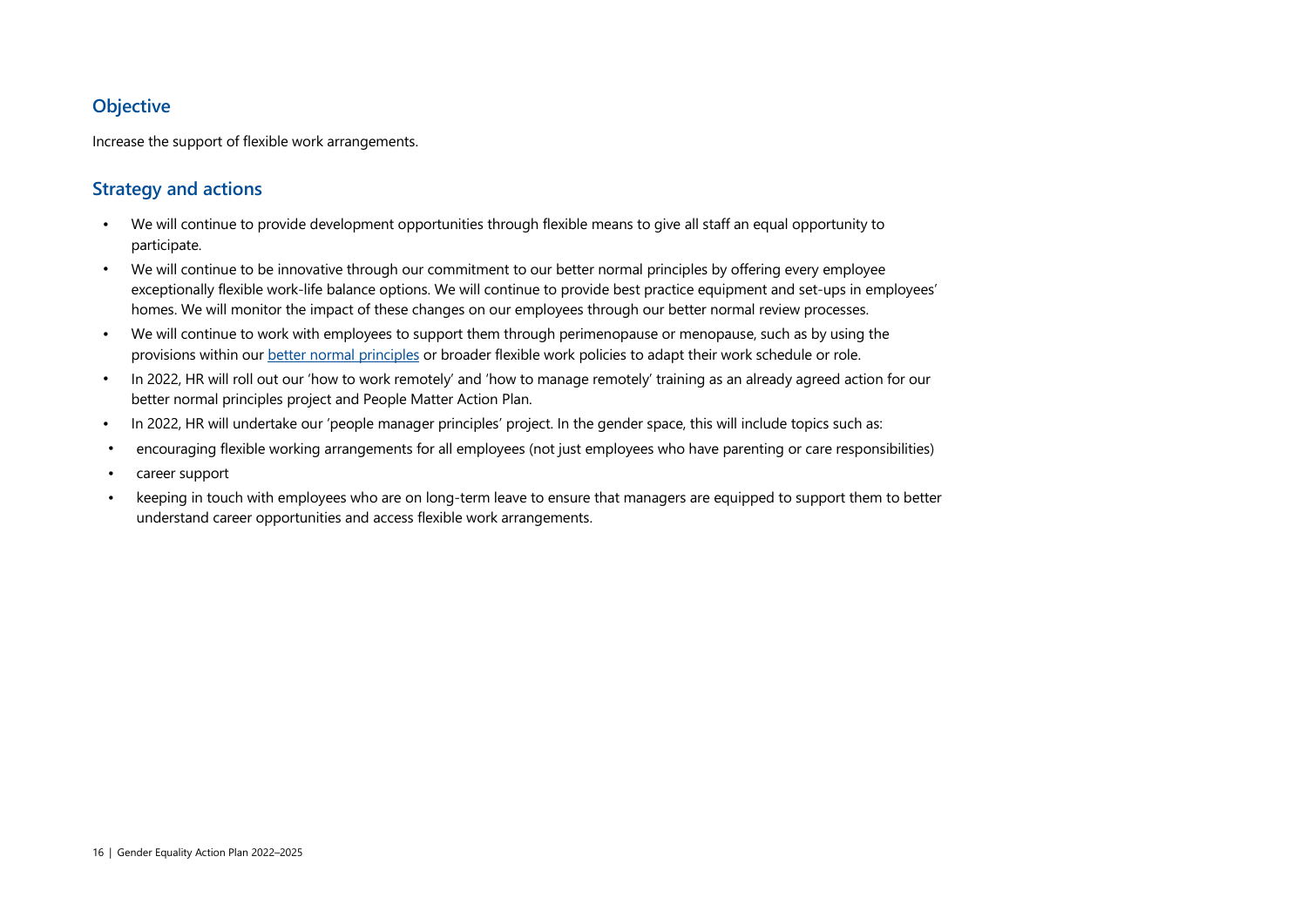## Indicator 7: gendered work segregation

## **VAGO audit findings**

In addition to the data we submitted to the commission, we also considered gender segregation across our different business units and VPS classifications. The data indicated that at 30 June 2021, women had greater representation in VPS5 and VPS6 classifications in our Performance Audit and Office of the Auditor-General business units compared to our Financial Audit business unit.

In addition, there was a higher proportion of men in the junior classification in Financial Audit, which suggests there will be a male-dominated pipeline of future talent in that business unit.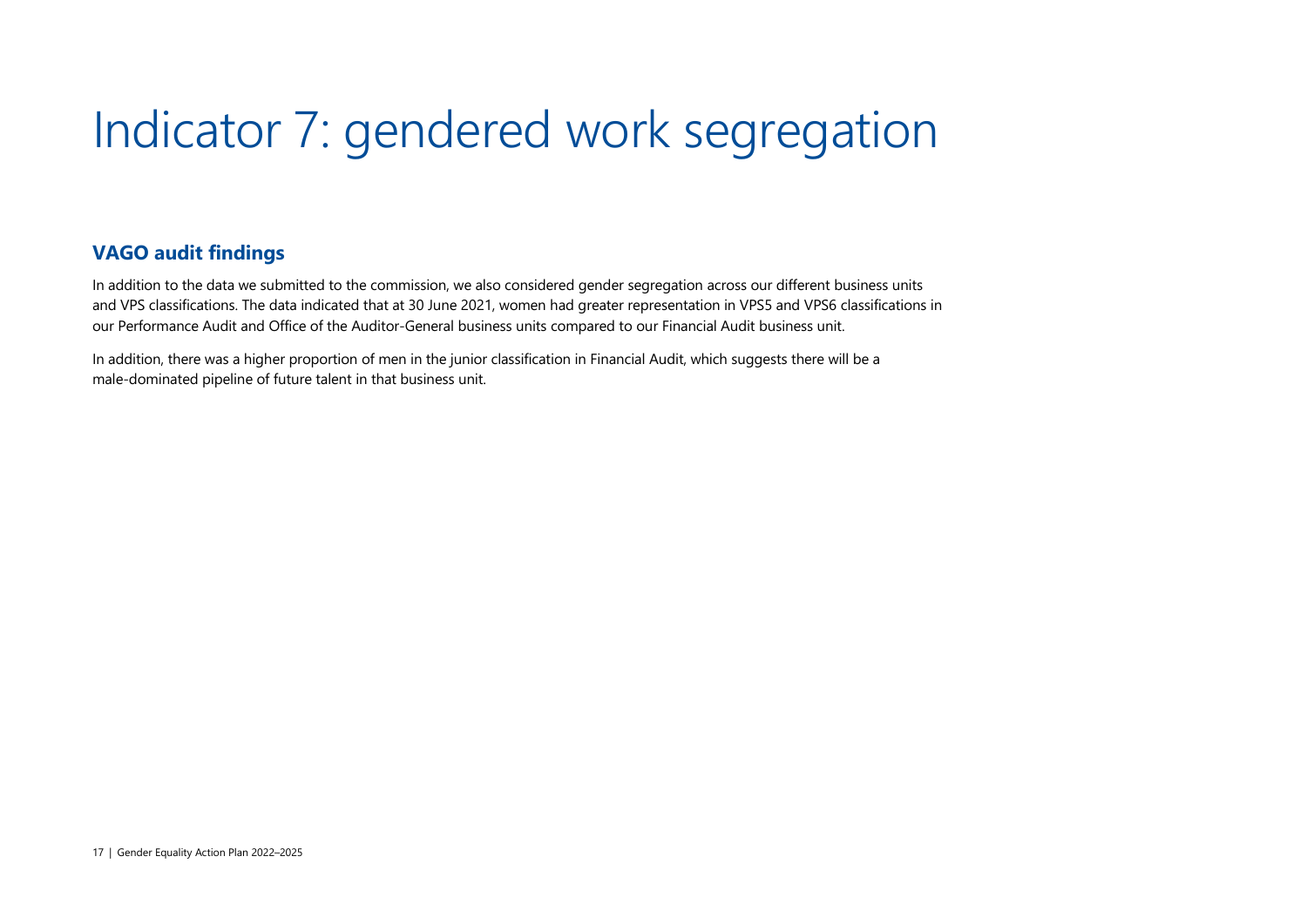#### **Gender by work unit and classification**



## **Objective**

Increase gender and intersectionality awareness and support.

#### **Strategy and actions**

• We will continue to engage with employees to support informal learning and build awareness of gender equality and intersectionality with our program of activities and events, including International Women's Day, LGBTIQA+ festivals and events, and significant cultural events, including National Reconciliation Week and NAIDOC week.